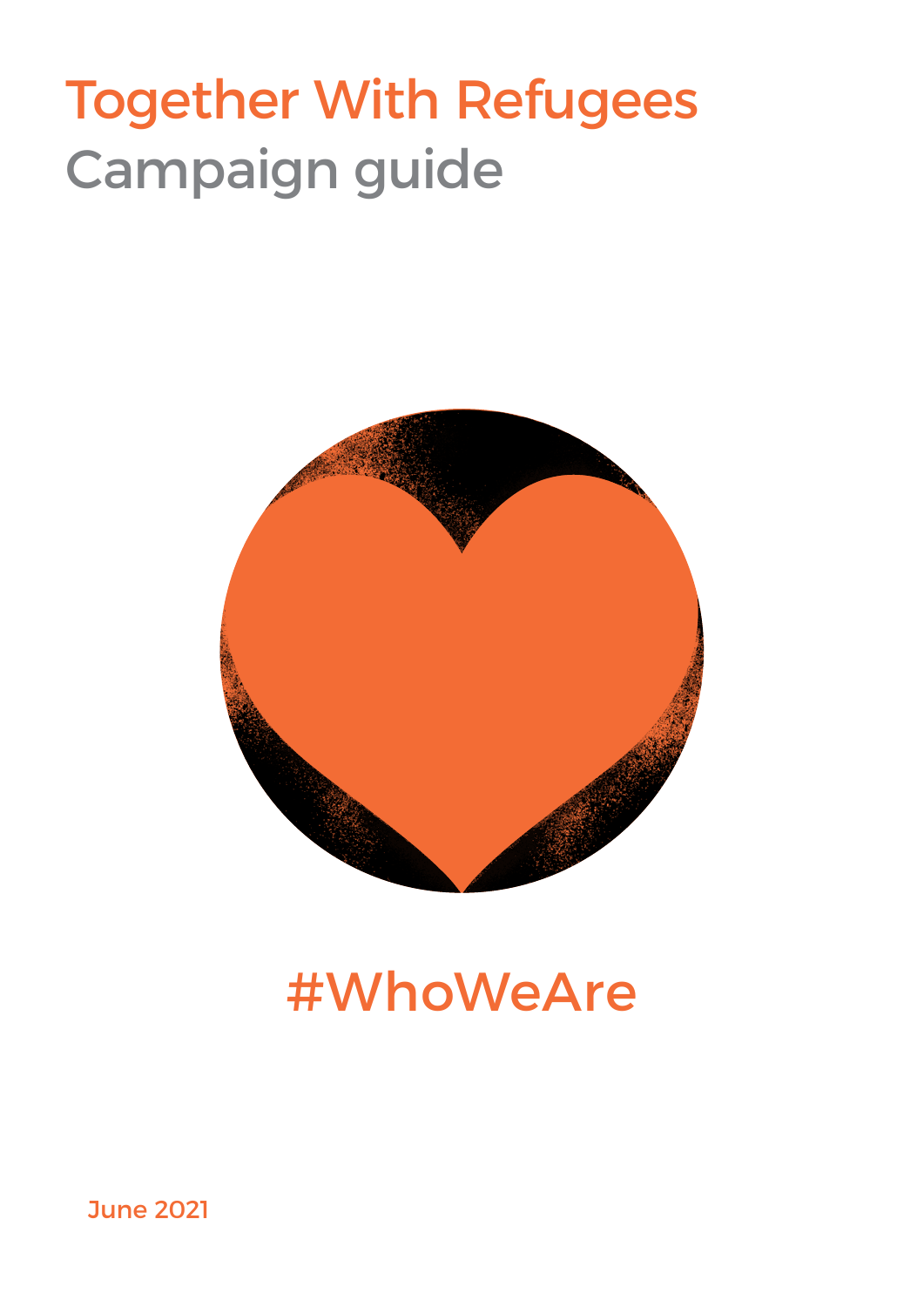Who we are

Together With Refugees is a new coalition of national and local organisations, refugees living in Britain, and people from all walks of life who believe in showing compassion to people fleeing war, persecution or violence. It is founded on a simple, but powerful, set of shared convictions:

How we treat refugees is about who we are. At our best, we are welcoming and kind to those facing difficult times. If any one of us feared for our lives or for our loved ones, we'd want to know that others would help us to safety. Together, we are calling for a better approach to supporting refugees that is more effective, fair and humane. This means standing up for people's ability to seek safety in the UK no matter how they came here and ensuring people can live in dignity while they wait for a decision on their asylum application. It means empowering refugees to rebuild their lives and make valuable contributions to our communities. And it means the UK working with other countries to do our bit to help people who are forced to flee their homes.

The coalition aims to harness the power of the diverse refugee sector to set the agenda together, inspire hope, and win deep change in the UK's approach to refugees.

To demonstrate our shared vision for an asylum system that is effective, fair and humane we have created two sharable campaign elements that we can all unite under.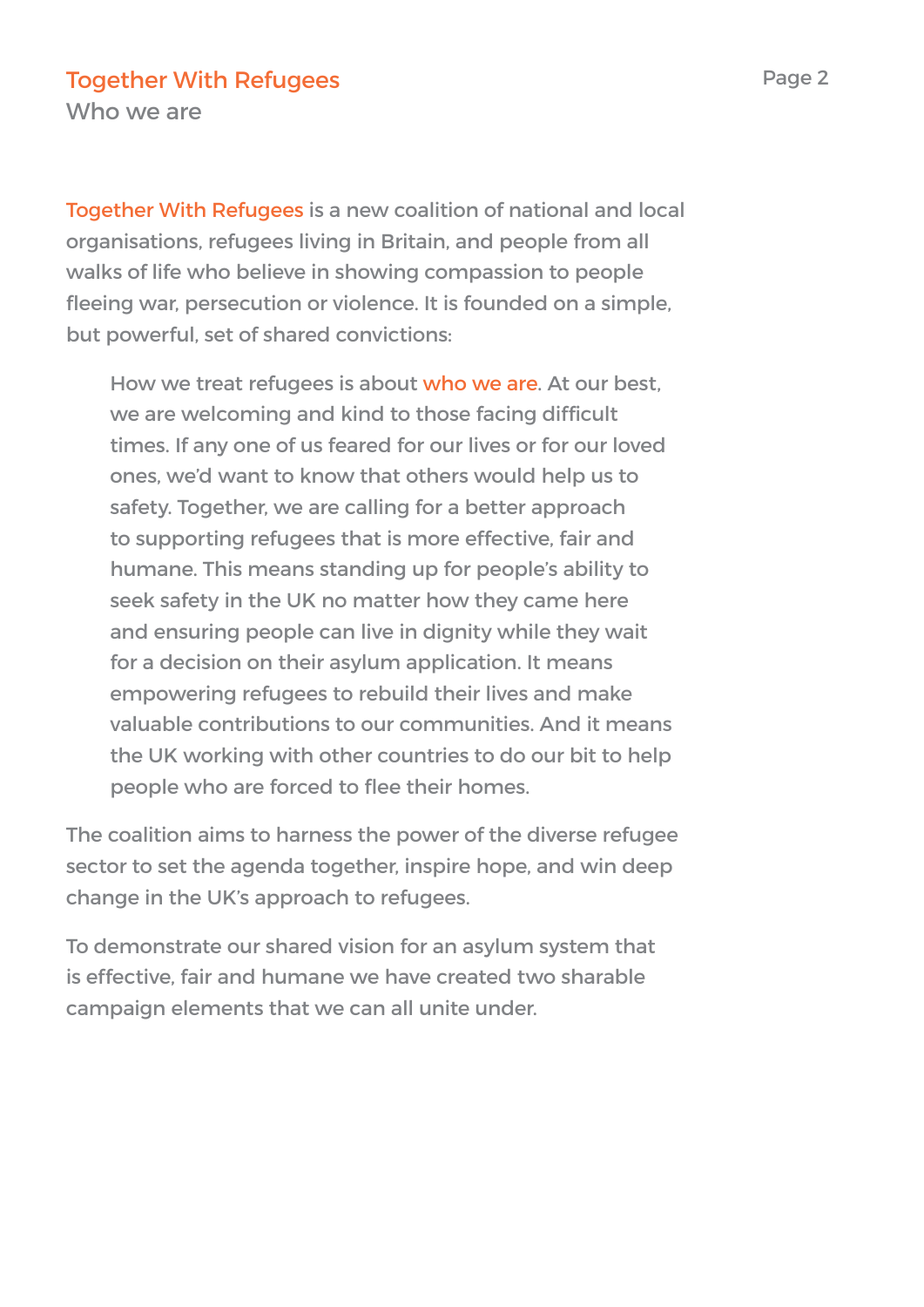Heart symbol and hashtags – shareable campaign elements

The symbol has been designed to become a unifying visual element that the refugee sector can stand behind to express solidarity as a movement. It uses the colours of the refugee nation flag created by refugee Yara Said, for the first ever refugee team in the Olympics in 2016. The colours were inspired by a lifebelt representing hope. The heart  $\Box$  was developed in consultation with refugee organisations and people with lived experience.

With our campaign slogans #WhoWeAre and

#TogetherWithRefugees the heart is intended to be freely adopted and used by a wide range of groups to express support for refugees, while underpinning a sense of unity. The heart and the hashtags help us unite together as a movement, demonstrating that we are larger than the sum of our parts.

We hope you will use the symbol and hashtags in your own campaigns, events and rallies to demonstrate your part in the wider movement for positive change.

On the following pages, you can see some great examples of how groups are using and adapting the symbol and hashtags for local actions and social media.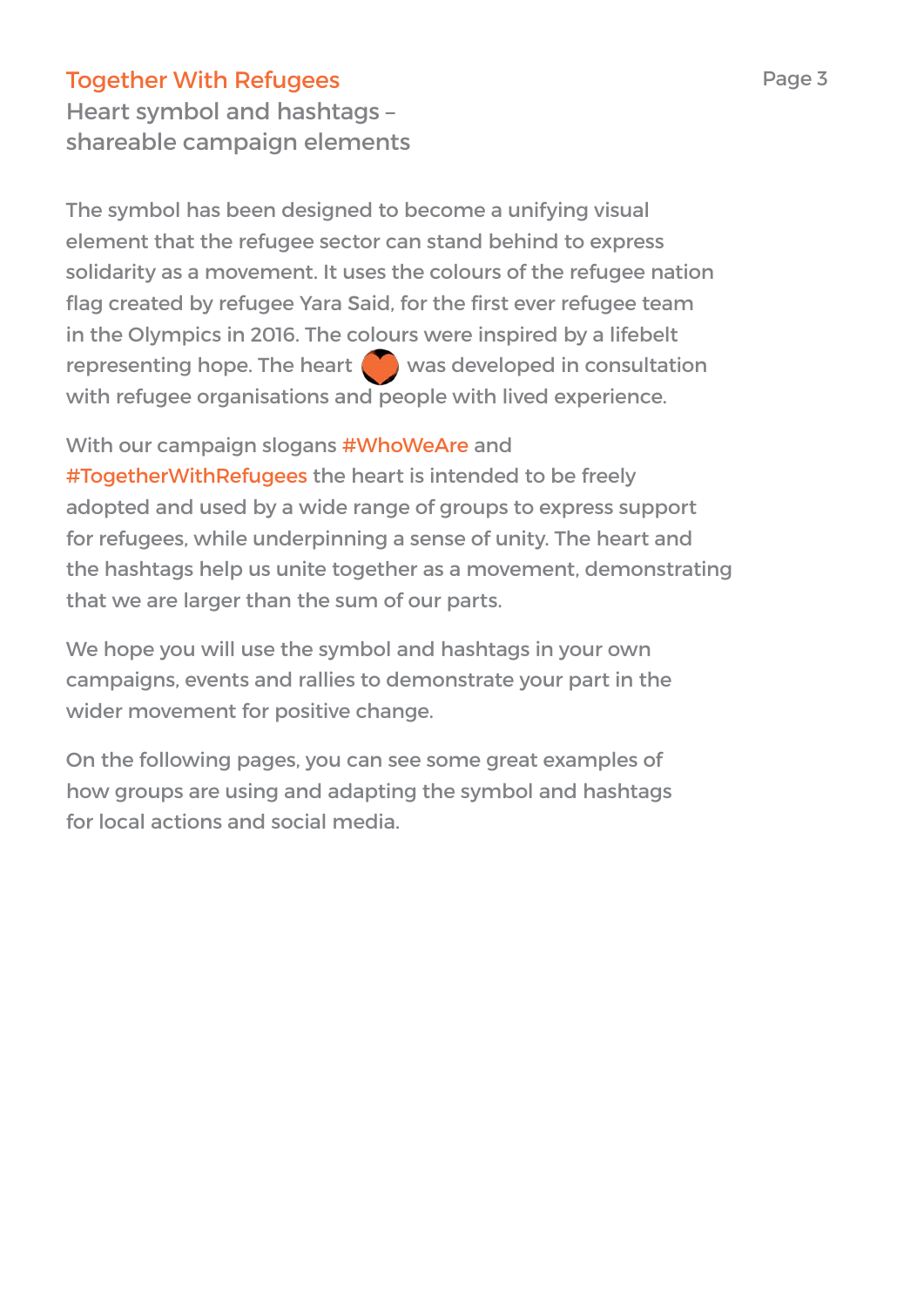Values and campaign personality

The coalition can be summed up in three words:

CHANGE: We aim to win big change to make people fleeing war and persecution truly safe

UNITY: We unite together for a stronger, broader movement for change

HUMANITY: Our values are common humanity, kindness and decency

Our tone of voice is friendly, positive, compassionate, hopeful, authoritative and determined.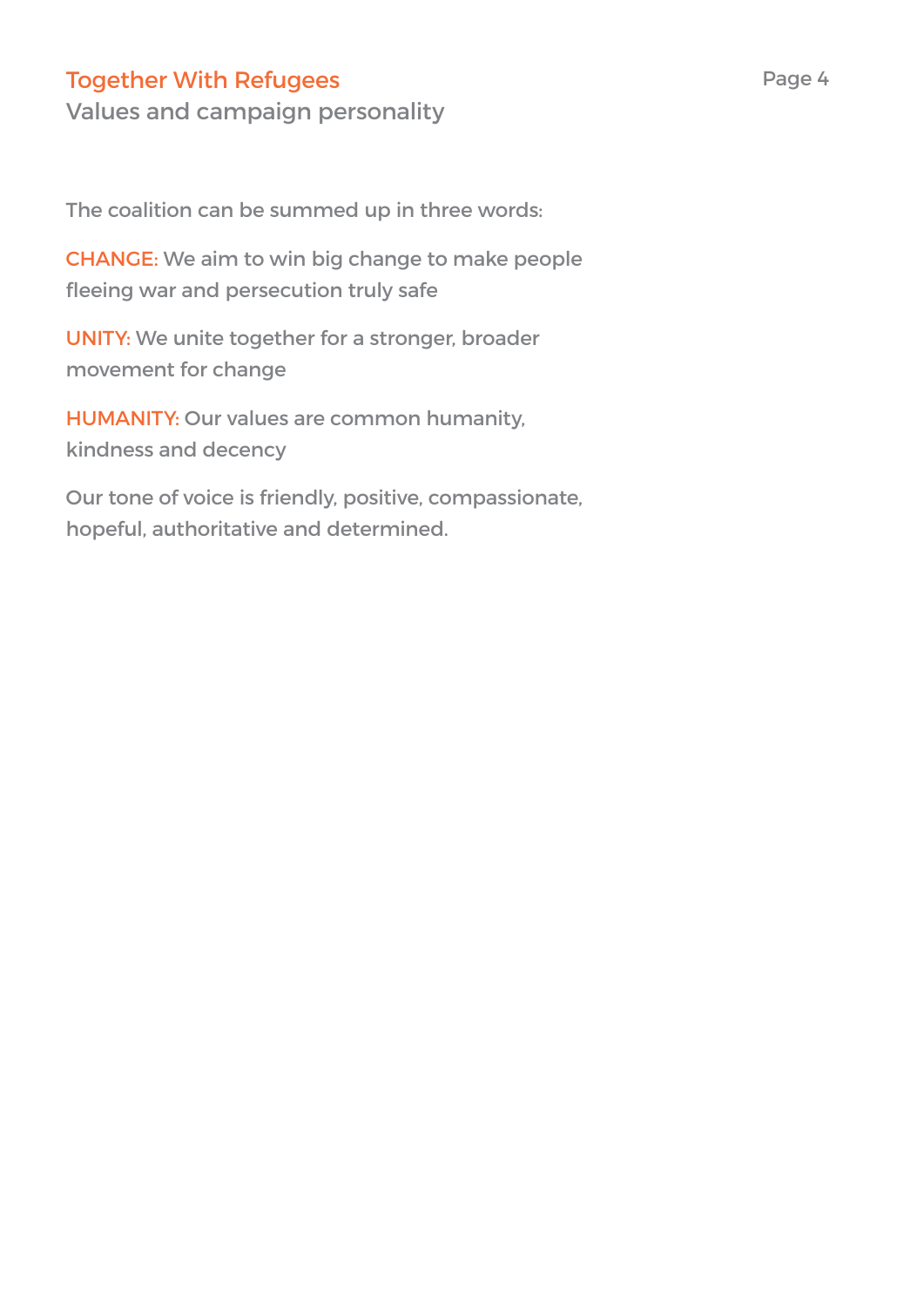Shareable campaign visual symbol

You can make your own orange heart or you can use this one. The orange heart resi[zable artwork \(which m](https://drive.google.com/drive/folders/1I_sev2tk6Xh4mzBfBbA9g0NPIGbG3u3A?usp=sharing)eans you can make it any size you like) is available here.

On social media platforms you can use the orange heart emoji and there's [orange heart gif option](https://drive.google.com/drive/folders/1kJO-VKYiTlbkEE_pwI_AkF4yROvcG23D?usp=sharing)s too! You can find campaign assets in this folder.

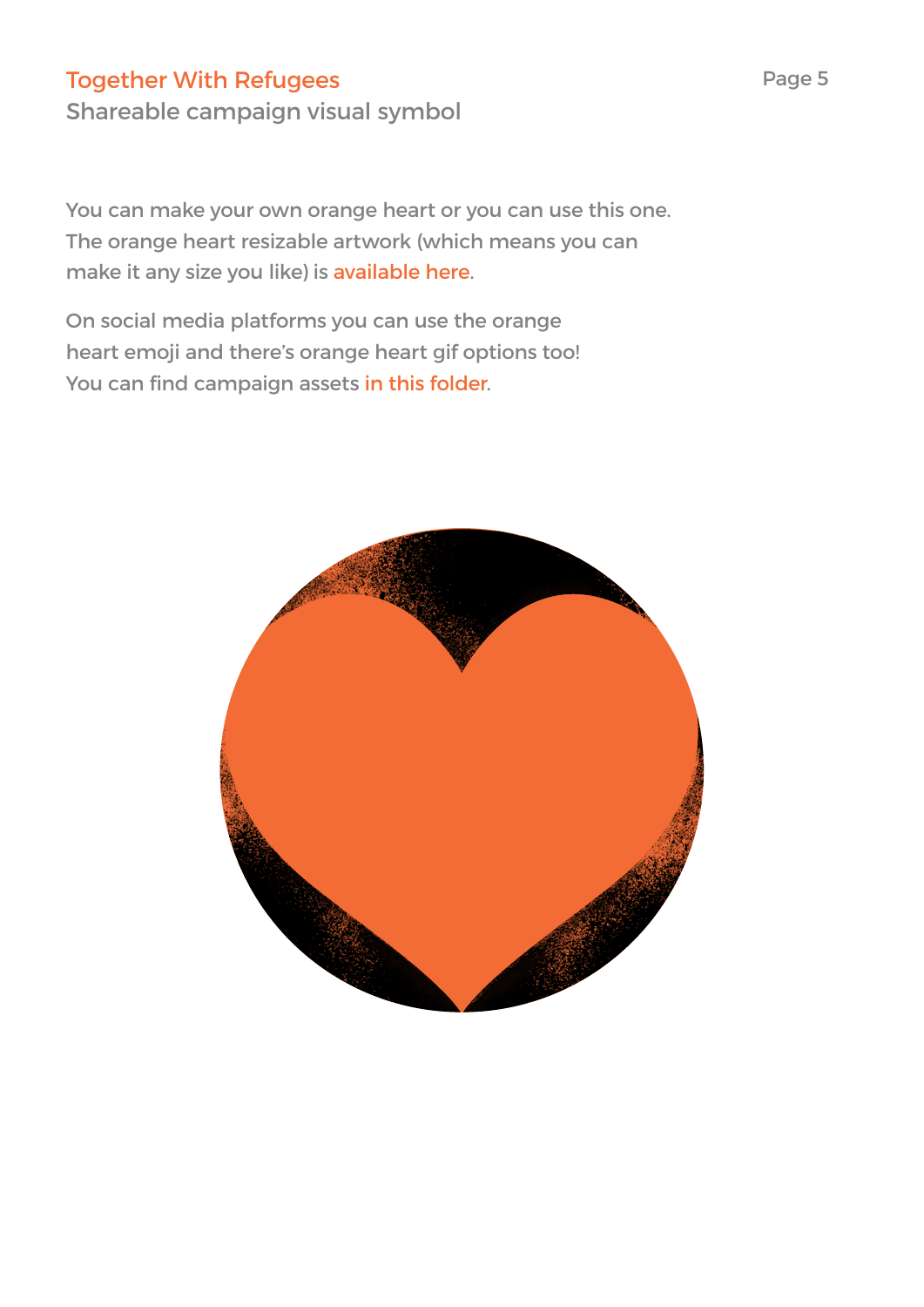Shareable campaign visual symbol

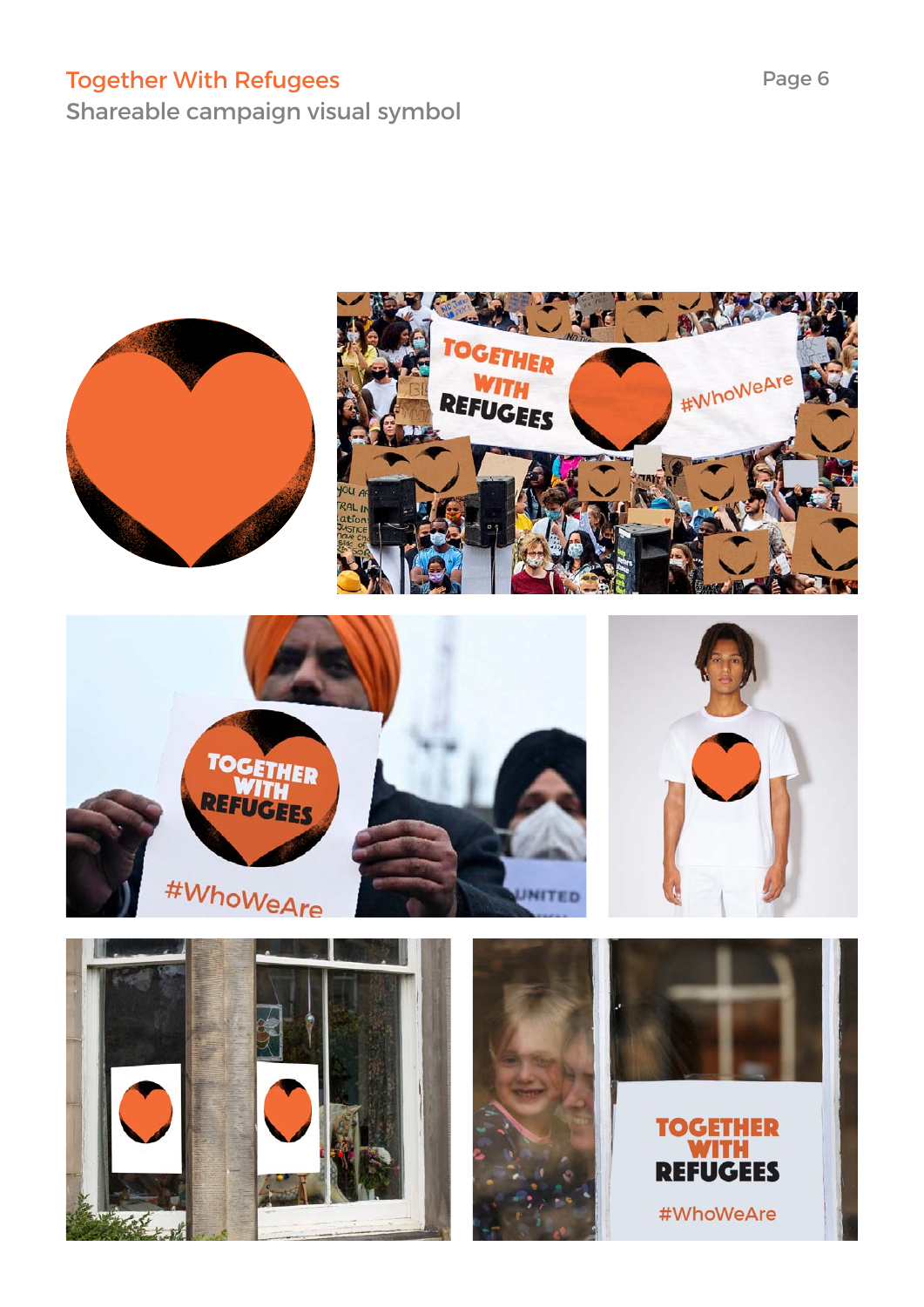Versatile ways to show support online





Tweet from Jesuit Refugee Service UK Tweet from Asylum Welcome



How we treat refugees reflects who we are